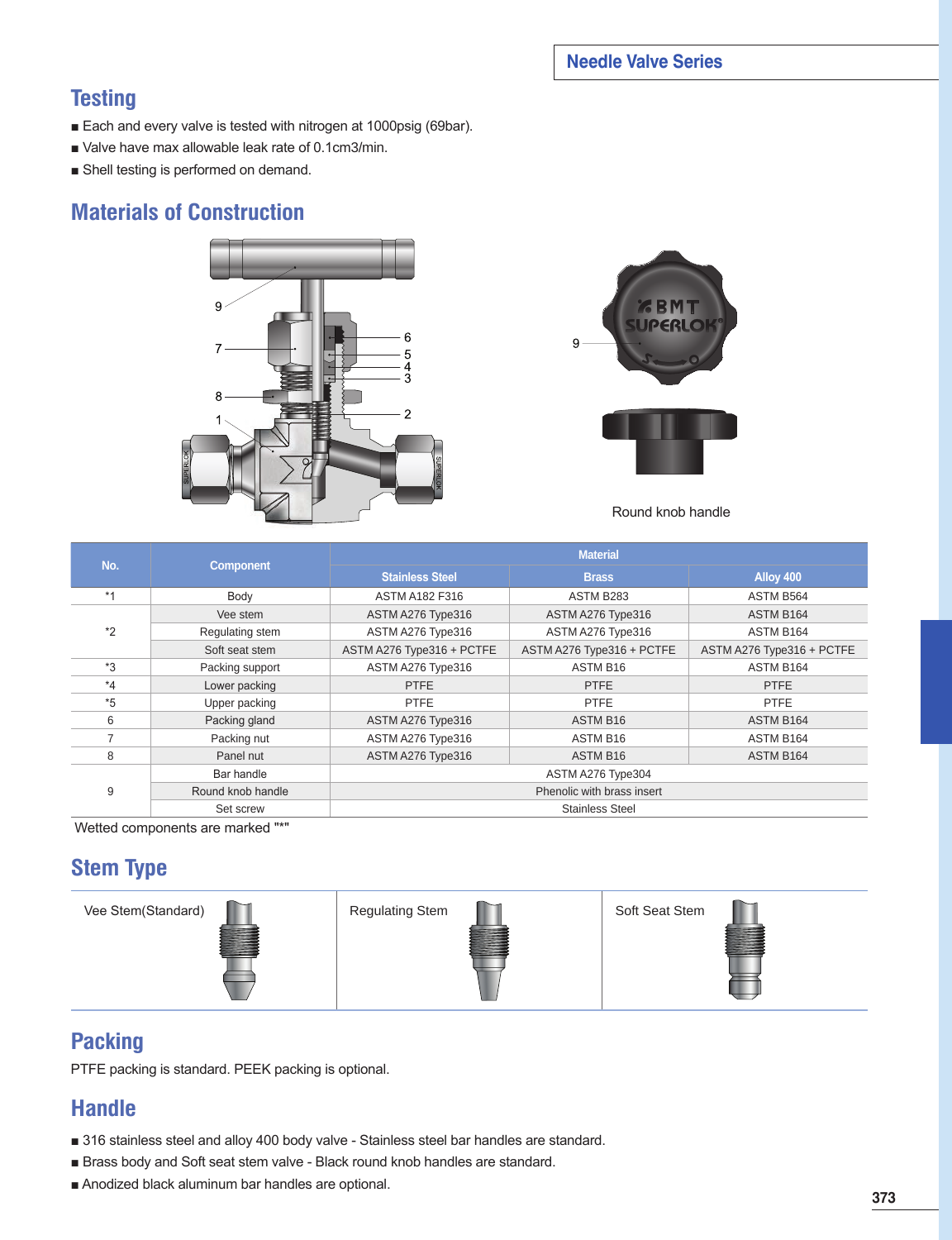

# **SINV Series SINV A Series**



- **I** : Panel Hole Drill
- **K** : Panel Mount Thickness Min 3.17, Max 6.35

Straight Flow Pattern **Angle Flow Pattern** Angle Flow Pattern

## **Table of dimensions**

| <b>Part Number</b> |                  |                |      | <b>End Connections</b> |                                              | <b>Dimensions</b>                    |              |           |           |              |      |      |      |      |      |
|--------------------|------------------|----------------|------|------------------------|----------------------------------------------|--------------------------------------|--------------|-----------|-----------|--------------|------|------|------|------|------|
|                    |                  | <b>Orifice</b> | Cv   | <b>Inlet</b>           | <b>Outlet</b>                                | L.                                   | $\mathsf{A}$ | <b>B1</b> | <b>B2</b> | $\mathbf{C}$ | D    | E.   | F.   | T.   | H    |
| SINV <sub>1</sub>  | S <sub>2</sub>   |                | 0.09 |                        | 1/8" SUPERLOK                                | 49.4                                 | 24.7         | 24.7      | 24.7      | 32.6         |      |      |      |      | 55   |
|                    | S <sub>3</sub> M | 2.0            |      | 3mm SUPERLOK           |                                              | 49.4                                 | 24.7         | 24.7      | 24.7      | 32.6         | 11.2 |      | 32.0 | 11.9 |      |
|                    | M <sub>2N</sub>  |                |      | 1/8" Male NPT          |                                              | 38.1                                 | 19.1         | 19.1      | 19.1      | 27.0         |      | 7.9  |      |      |      |
|                    | F <sub>2N</sub>  |                |      | 1/8" Female NPT        |                                              | 47.8                                 | 23.9         | 23.9      | 23.9      | 31.8         |      |      |      |      |      |
|                    | <b>M2N-S2</b>    |                |      | 1/8" Male NPT          | 1/8" SUPERLOK                                | 43.8                                 | 19.1         | 24.7      | 19.1      | 32.6         |      |      |      |      |      |
|                    | S <sub>4</sub>   |                |      |                        | 1/4" SUPERLOK                                | 57.4<br>28.7<br>28.7<br>28.7<br>38.4 |              |           |           |              |      |      |      |      |      |
|                    | S6M              |                | 0.37 | 6mm SUPERLOK           |                                              | 57.4                                 | 28.7         | 28.7      | 28.7      | 38.4         |      |      |      |      | 51.5 |
|                    | S8M              | 4.4            |      |                        | 8mm SUPERLOK                                 | 59.4                                 | 29.7         | 29.7      | 29.7      | 39.4         | 11.2 |      | 45.0 | 13.5 |      |
| SIN <sub>V2</sub>  | M2N              |                |      |                        | 1/8" Male NPT                                | 41.2                                 | 20.6         | 20.6      | 20.6      | 30.3         | 9.7  |      |      |      |      |
|                    | M <sub>4</sub> N |                |      | 1/4" Male NPT          |                                              | 49.8                                 | 24.9         | 24.9      | 24.9      | 34.6         |      |      |      |      |      |
|                    | M4N-S4           |                |      | 1/4" Male NPT          | 1/4" SUPERLOK                                | 53.6                                 | 24.9         | 28.7      | 24.9      | 38.4         |      |      |      |      |      |
|                    | S <sub>6</sub>   |                |      |                        | 3/8" SUPERLOK                                | 65.6                                 | 32.8         | 32.8      | 32.8      | 45.5         | 12.7 |      |      |      |      |
|                    | S <sub>8</sub>   |                |      | 1/2" SUPERLOK          |                                              | 71.2                                 | 35.6         | 35.6      | 35.6      | 48.3         | 14.0 |      |      |      |      |
|                    | <b>S10M</b>      |                |      | 10mm SUPERLOK          |                                              | 66.0                                 | 33.0         | 33.0      | 33.0      | 45.7         | 12.7 |      |      |      |      |
|                    | <b>S12M</b>      |                |      | 12mm SUPERLOK          |                                              | 71.2                                 | 35.6         | 35.6      | 35.6      | 48.3         | 14.0 |      |      |      |      |
| SIN <sub>V3</sub>  | M6N              | 6.3            |      |                        | 3/8" Male NPT                                | 57.4                                 | 28.7         | 28.7      | 28.7      | 41.4         | 12.7 |      |      |      | 63.5 |
|                    | F <sub>4</sub> N |                | 0.73 | 1/4" Female NPT        |                                              | 53.8                                 | 26.9         | 26.9      | 26.9      | 39.6         | 12.7 | 12.7 | 64.0 | 20.0 |      |
|                    | <b>M4N-S6</b>    |                |      | 1/4" Male NPT          | 3/8" SUPERLOK                                | 61.5                                 | 28.7         | 32.8      | 28.7      | 45.5         | 12.7 |      |      |      |      |
|                    | <b>M6N-S6</b>    |                |      | 3/8" Male NPT          | 3/8" SUPERLOK                                | 61.5                                 | 28.7         | 32.8      | 28.7      | 45.5         | 12.7 |      |      |      |      |
|                    | <b>M6N-S8</b>    |                |      | 3/8" Male NPT          | 1/2" SUPERLOK                                | 64.3                                 | 28.7         | 35.6      | 28.7      | 48.3         | 14.0 |      |      |      |      |
|                    | M4N-F4N          |                |      | 1/4" Male NPT          | 1/4" Female NPT                              | 55.6                                 | 28.7         | 26.9      | 28.7      | 39.6         | 12.7 |      |      |      |      |
|                    | S <sub>8</sub>   |                |      |                        | 1/2" SUPERLOK                                |                                      | 48.3         | 48.3      | 48.3      | 67.4         | 19.1 | 19.1 | 76.0 | 26.2 | 99.5 |
|                    | S <sub>12</sub>  |                |      | 3/4" SUPERLOK          |                                              | 96.6                                 |              |           |           |              |      |      |      |      |      |
|                    | M8N              |                |      | 1/2" Male NPT          |                                              |                                      |              |           |           |              |      |      |      |      |      |
| SINV4              | F6N              | 9.5            | 1.80 | 3/8" Female NPT        |                                              |                                      |              |           |           |              |      |      |      |      |      |
|                    | F8N              |                |      |                        | 1/2" Female NPT                              | 76.2                                 | 38.1         | 38.1      | 38.1      | 57.2         |      |      |      |      |      |
|                    | M8N-F8N          |                |      |                        | $1/2$ " Male NPT $\parallel$ 1/2" Female NPT |                                      |              |           |           |              |      |      |      |      |      |

• All dimensions in millimeters unless specified as "inch". Dimension are for reference only, subject to change.

• Dimensions based on SUPERLOK nuts finger-tight.